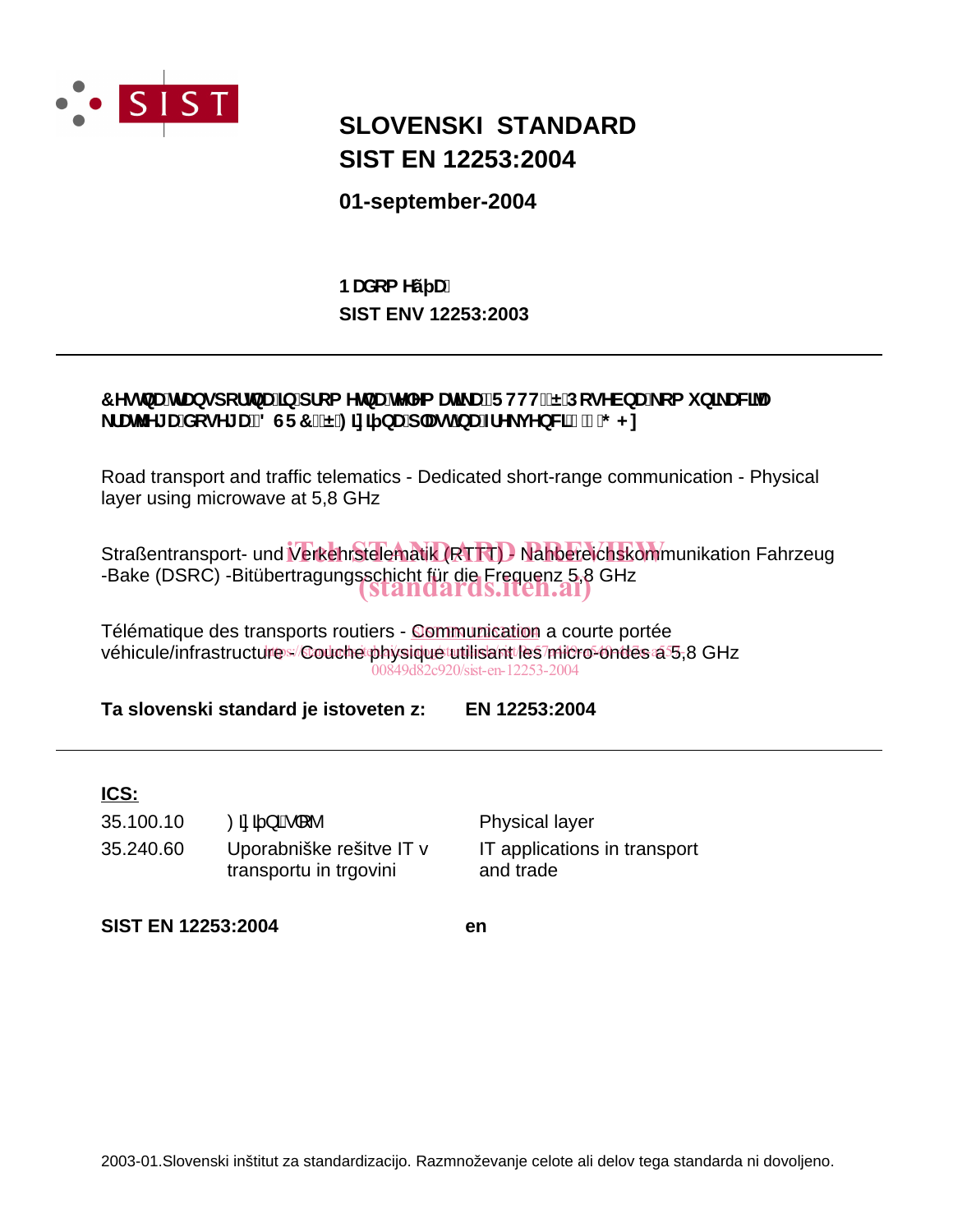

## iTeh STANDARD PREVIEW (standards.iteh.ai)

SIST EN 12253:2004 https://standards.iteh.ai/catalog/standards/sist/9c57a449-a540-4e7a-a557- 00849d82c920/sist-en-12253-2004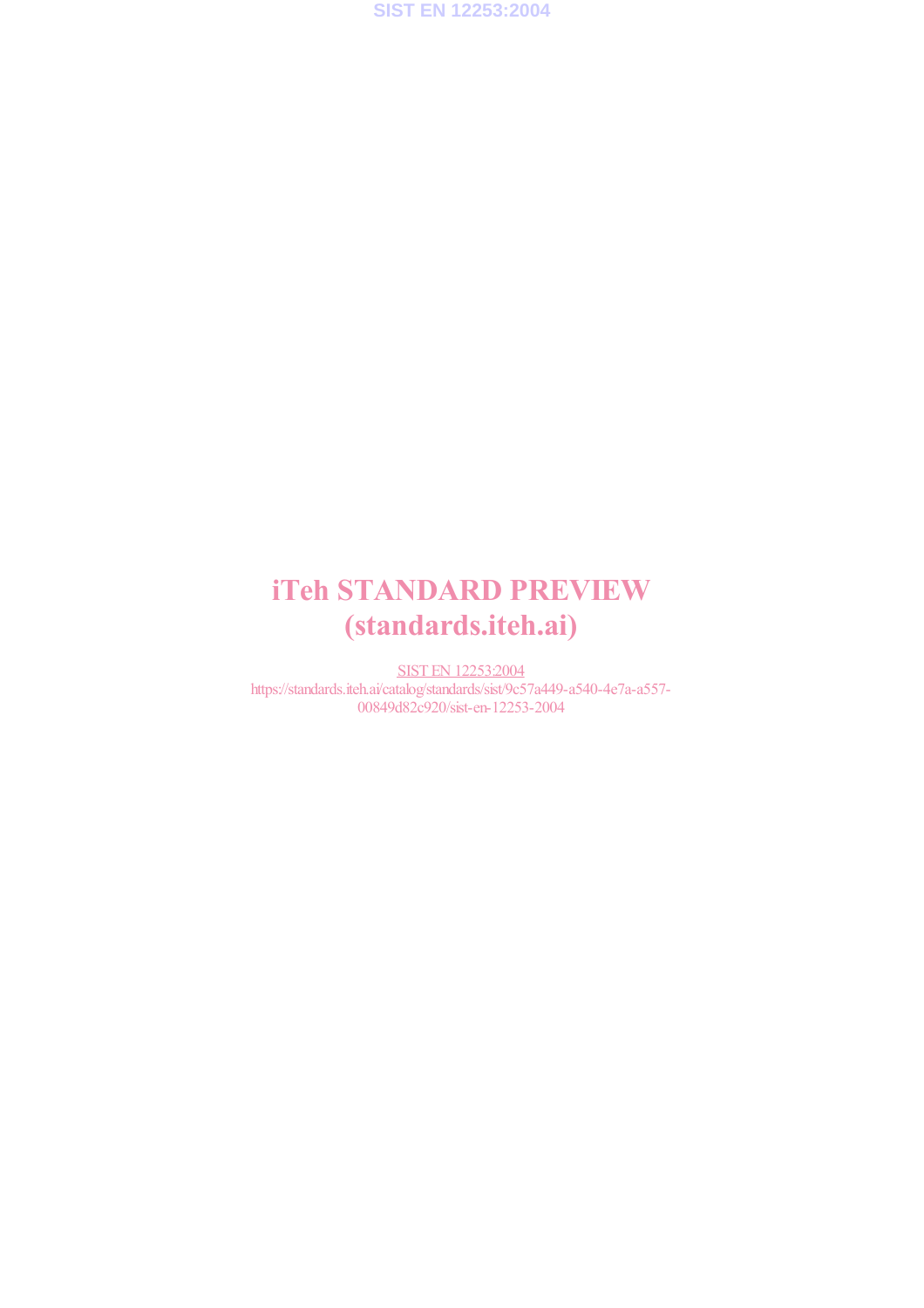#### **SIST EN 12253:2004**

# EUROPEAN STANDARD NORME EUROPÉENNE EUROPÄISCHE NORM

## **EN 12253**

July 2004

ICS 35.240.60 Supersedes ENV 12253:1997

English version

## Road transport and traffic telematics - Dedicated short-range communication - Physical layer using microwave at 5,8 GHz

Télématique des transports routiers - Communication à courte portée véhicule/infrastructure - Couche physique utilisant les micro-ondes à 5,8 GHz

Straßentransport- und Verkehrstelematik (RTTT) - Nahbereichskommunikation Fahrzeug-Bake (DSRC) - Bitübertragungsschicht für die Frequenz 5,8 GHz

This European Standard was approved by CEN on 23 April 2004.

CEN members are bound to comply with the CEN/CENELEC Internal Regulations which stipulate the conditions for giving this European Standard the status of a national standard without any alteration. Up-to-date lists and bibliographical references concerning such national standards may be obtained on application to the Central Secretariat or to any CEN member.

This European Standard exists in three official versions (English, French, German). A version in any other language made by translation under the responsibility of a CEN member into its own language and notified to the Central Secretariat has the same status as the official versions. versions.

CEN members are the national standards **bodies of Austria, Belgium, Cyprus, Czech** Republic, Denmark, Estonia, Finland, France, Germany, Greece, Hungary, Iceland, Ireland, Italy, Latvia, Lithuania, Luxembourg, Malta, Netherlands, Norway, Poland, Portugal, Slovakia, Slovenia, Spain, Sweden, Switzerland and United Kingdom.

ST EN 12253:2004 https://standards.iteh.ai/catalog/standards/sist/9c57a449-a540-4e7a-a557- 00849d82c920/sist-en-12253-2004



EUROPEAN COMMITTEE FOR STANDARDIZATION COMITÉ EUROPÉEN DE NORMALISATION EUROPÄISCHES KOMITEE FÜR NORMUNG

**Management Centre: rue de Stassart, 36 B-1050 Brussels**

Ref. No. EN 12253:2004: E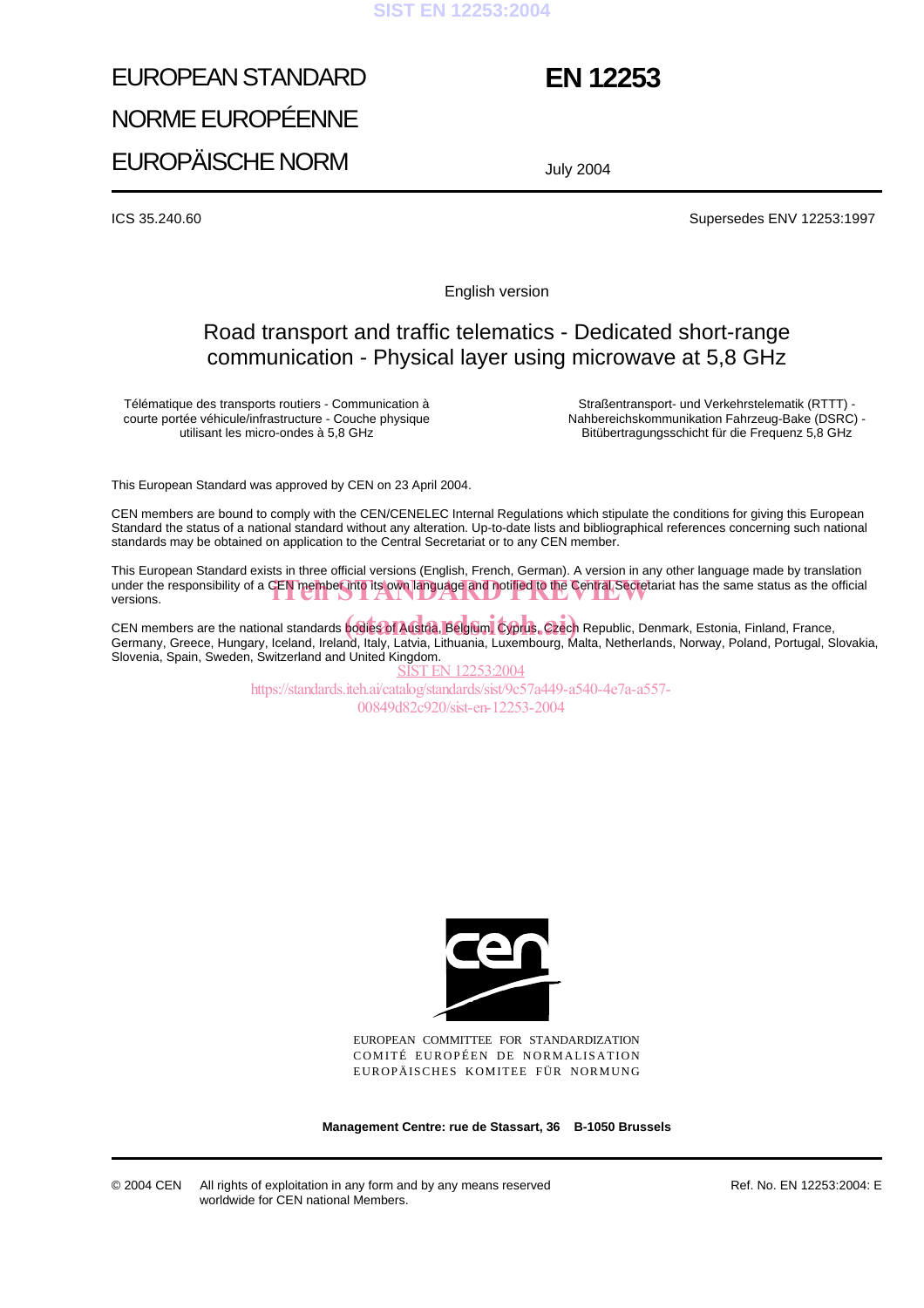## **Contents**

| 3.1<br>3.2<br>3.3 |  |
|-------------------|--|
|                   |  |
| 5.1<br>5.2<br>5.3 |  |
|                   |  |
|                   |  |

# (standards.iteh.ai)

**SIST EN 12253:2004** 

https://standards.iteh.ai/catalog/standards/sist/9c57a449-a540-4e7a-a557-00849d82c920/sist-en-12253-2004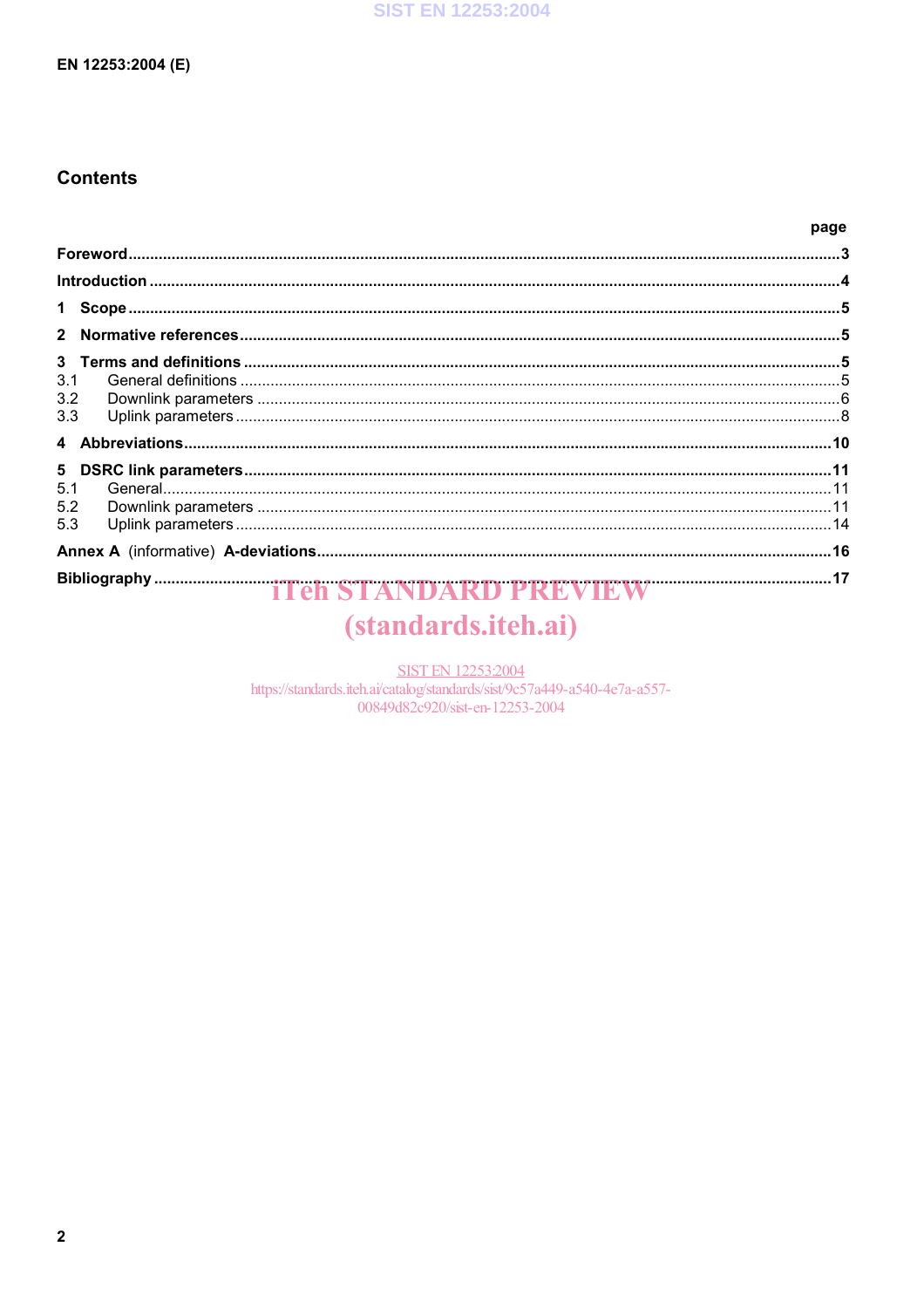## **Foreword**

This document (EN 12253:2004) has been prepared by Technical Committee CEN/TC 278 "Road Transport and Traffic Telematics", the secretariat of which is held by NEN.

This European Standard shall be given the status of a national standard, either by publication of an identical text or by endorsement, at the latest by January 2005, and conflicting national standards shall be withdrawn at the latest by January 2005.

This document supersedes ENV 12253:1997

According to the CEN/CENELEC Internal Regulations, the national standards organizations of the following countries are bound to implement this European Standard: Austria, Belgium, Cyprus, Czech Republic, Denmark, Estonia, Finland, France, Germany, Greece, Hungary, Iceland, Ireland, Italy, Latvia, Lithuania, Luxembourg, Malta, Netherlands, Norway, Poland, Portugal, Slovakia, Slovenia, Spain, Sweden, Switzerland and United Kingdom.

## iTeh STANDARD PREVIEW (standards.iteh.ai)

SIST EN 12253:2004 https://standards.iteh.ai/catalog/standards/sist/9c57a449-a540-4e7a-a557- 00849d82c920/sist-en-12253-2004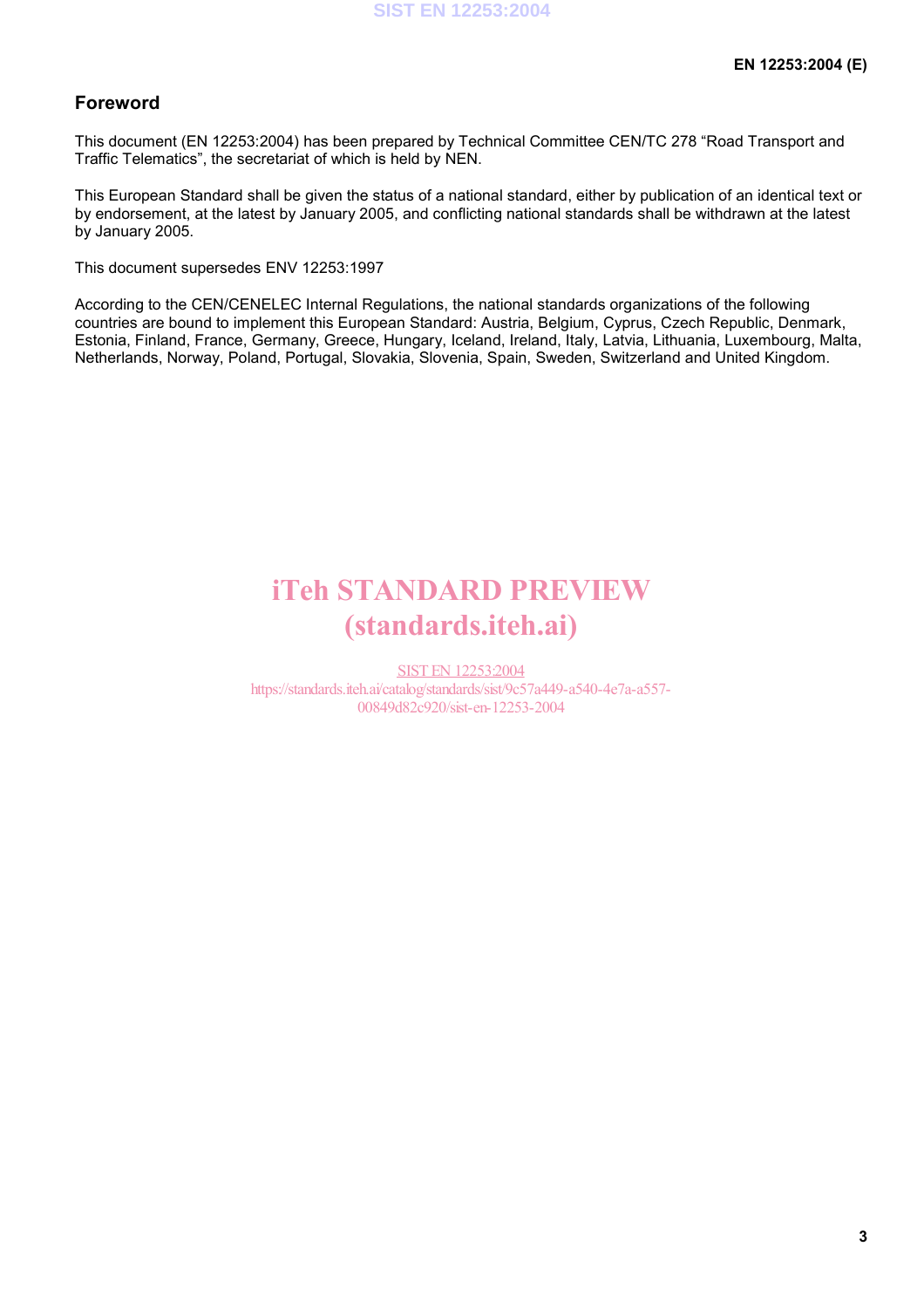## **Introduction**

This document replaces ENV 12253. In order to facilitate migration from European Pre-standard (ENV) to European Standard, equipment procured and installed in accordance with ENV 12253 has been considered when drafting this document.

This document forms part of a series of documents defining the framework of a Dedicated Short Range Communication (DSRC) link in the Road Transport and Traffic Telematics (RTTT) environment.

The communication requirements of many RTTT applications can be fulfilled by DSRC. The DSRC Standards enable compliant communication systems to serve multiple RTTT applications in parallel.

The small service areas and severe real-time constraints require a specific protocol architecture leading to the reduced protocol stack shown in Figure 1, consisting of the Application Layer, the Data Link Layer, and the Physical Layer. Such an architecture is very common for real-time environments.

This document deals with the physical layer of the DSRC protocol stack.



## Figure 11 DSRC protocol stack

#### SIST EN 12253:2004

https://standards.iteh.ai/catalog/standards/sist/9c57a449-a540-4e7a-a557-

The following set of documents for the DSRடுlink is issued by C巨M3-2004

- EN 12253 *Road transport and traffic telematics Dedicated short-range communication Physical layer using microwave at 5,8 GHz*
- EN 12795 *Road transport and traffic telematics Dedicated Short Range Communication (DSRC) DSRC data link layer: medium access and logical link control*
- EN 12834 *Road transport and traffic telematics Dedicated Short Range Communication (DSRC) DSRC application layer*
- EN 13372 *Road transport and traffic telematics Dedicated short-range communication Profiles for RTTT applications*

This document comprises requirements for Open Systems Interconnection (OSI) Layer 1 at 5,8 GHz for DSRC. It does not include associated measurement procedures for verification of the requirements. Test methods for conformity are provided in ETSI EN 300674-1, ETSI EN 300674-2-1, ETSI EN 300674-2-2.

This European Standard caters for on-board units based on transponder technologies. Furthermore, it allows for mixed time, frequency and space division multiple access approaches.

This European Standard is conceived for the 10 MHz part, i.e. 5,795 GHz to 5,805 GHz, of the ISM band at 5,8 GHz which is recommended by ECC/DEC(01)01. An additional sub-band (5,805 GHz - 5,815 GHz) may be allocated on a national basis for RTTT. National restrictions on the usage of these frequency bands may apply according to CEPT/ERC REC 70-03.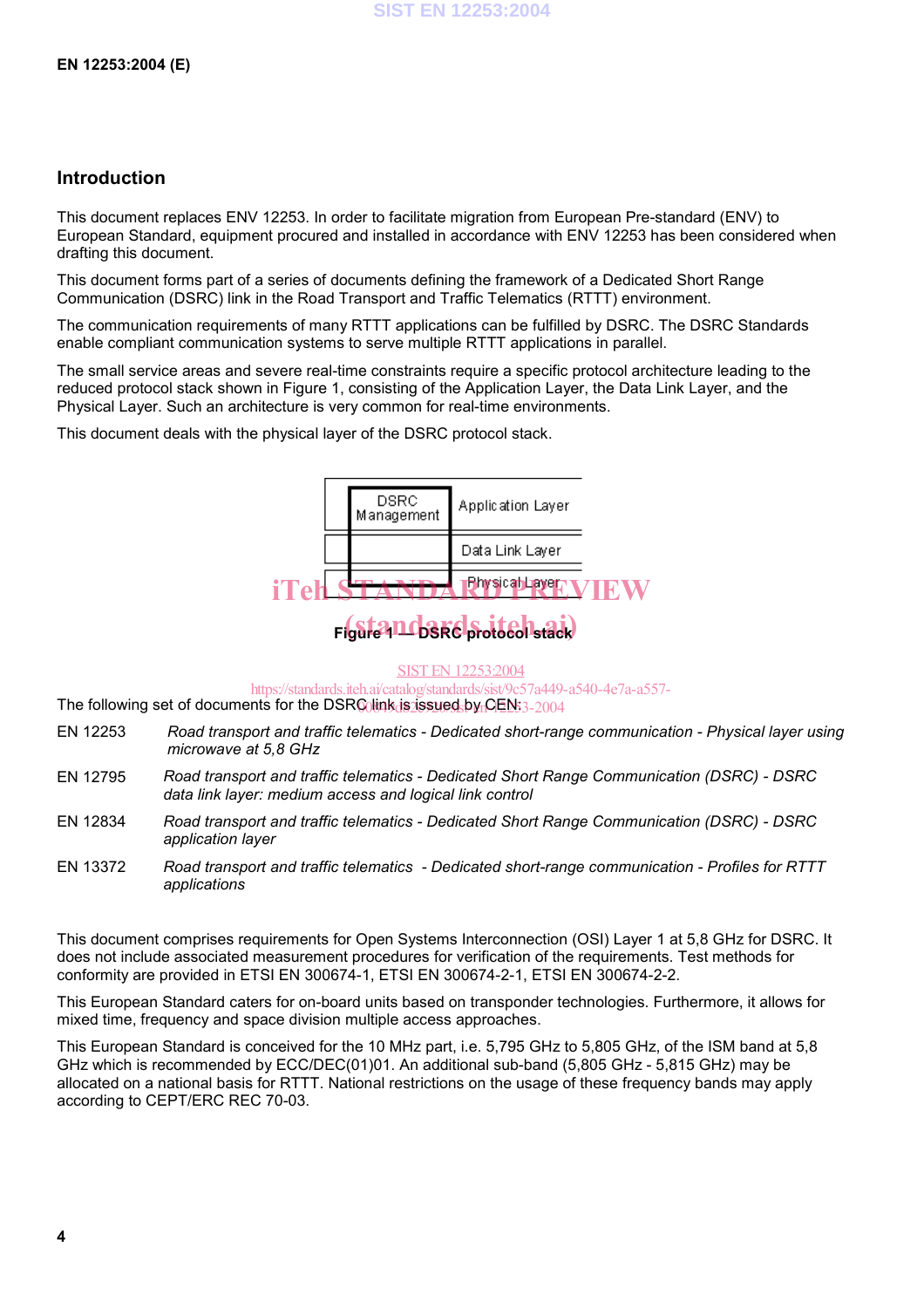## **1 Scope**

The DSRC Standards EN 12253, EN 12795 and EN 12834, which together form a three-layered architecture for DSRC, are designed to encompass a wide range of services for different purposes in order to make the basic DSRC architecture suited for many different applications and for a wide range of possible products and systems.

This document:

- specifies a physical layer at 5,8 GHz for DSRC as applicable in the field of Road Transport and Traffic Telematics (RTTT).
- provides requirements for the communication medium to be used for exchange of information between roadside units (RSU) and on-board units (OBU).
- caters for a communication means to be used by several applications in the RTTT sector.

## **2 Normative references**

The following referenced documents are indispensable for the application of this document. For dated references, only the edition cited applies. For undated references, the latest edition of the referenced document (including any amendments) applies.

ETSI EN 300674-1 Electromagnetic compatibility and Radio spectrum Matters (ERM); Road Transport Electromagnetic compatibility and Radio spectrum Matters (ERM); Road Transpo<br>and Traffic Telematics (RTTT); Dedicated Short Range Communication (DSRC) transmission equipment (500 kbit/s / 250 kbit/s) operating in the 5,8 GHz Industrial, transmission equipment (500 kbit/s / 250 kbit/s) operating in the 5,8 GHz Industrial,<br>Scientific and Medical (ISM) band; Part 1: General characteristics and test methods for Road Side Units (RSU) and On-Board Units (OBU) SIST EN 12253:2004 https://standards.iteh.ai/catalog/standards/sist/9c57a449-a540-4e7a-a557- 00849d82c920/sist-en-12253-2004

## **3 Terms and definitions**

For the purposes of this document, the following terms and definitions apply.

## **3.1 General definitions**

#### **3.1.1**

#### **Adjacent channel**

refers to the use of a neighbouring DSRC channel by two or more emissions

Note: It is possible that a DSRC channel has either one or two adjacent channels.

### **3.1.2**

## **Antenna bore sight direction**

direction of maximum antenna gain

#### **3.1.3**

## **Bit error ratio**

averaged number of erroneous bits relative to the total number of transmitted bits

#### **3.1.4**

#### **Channel**

for DSRC, a channel is indicated by reference to the downlink centre frequency of one of up to four frequency bands with 5 MHz width each.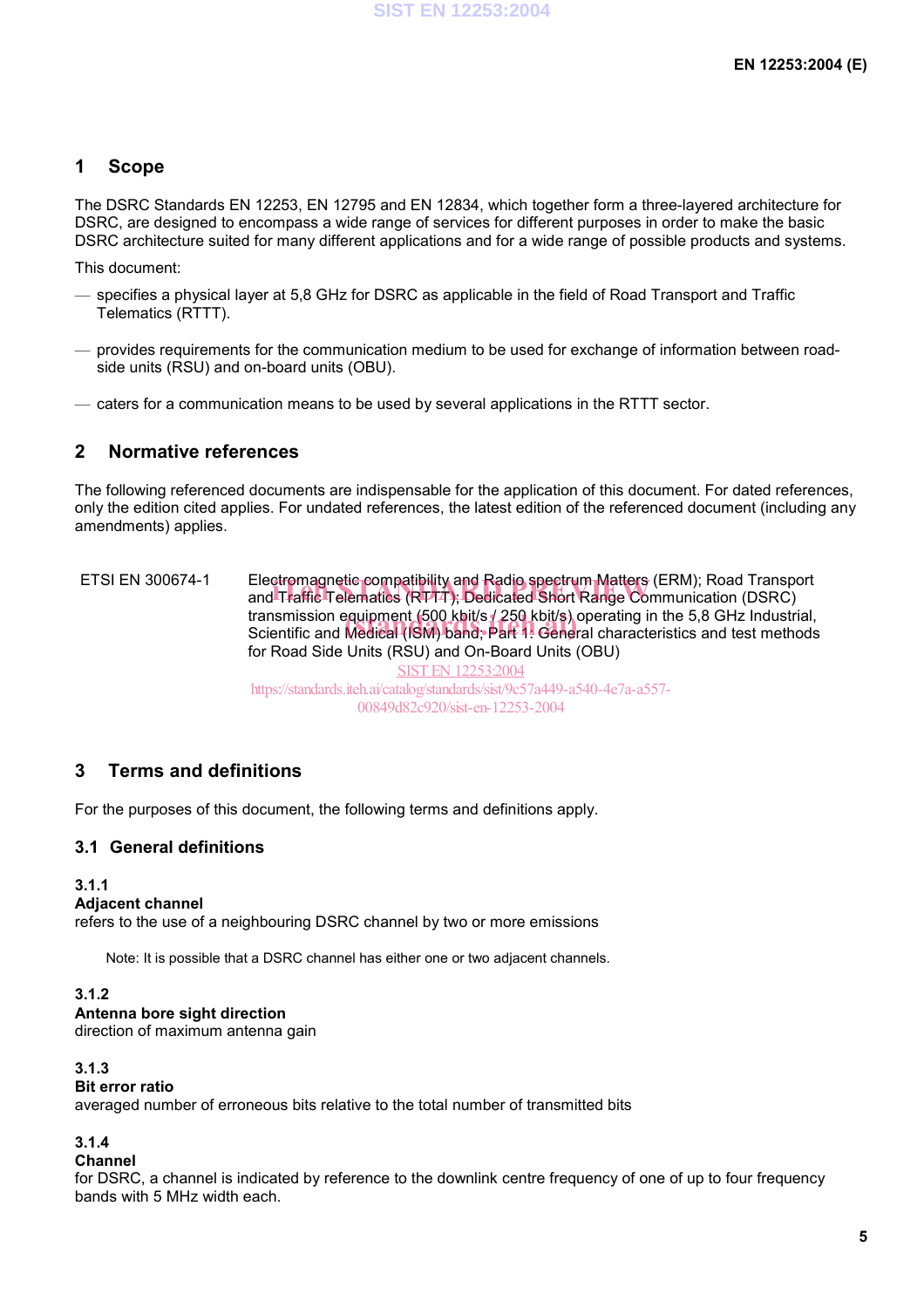**EN 12253:2004 (E)**

**3.1.5 Co-channel**  refers to the use of the same DSRC channel by two or more emissions

### **3.1.6 Downlink communication Communication from the RSU to the OBU**

## **3.1.7**

## **On Board Unit (OBU)**

physical assembly that is located and operated in or on the vehicle to transmit and/or receive DSRC signals. It may be in a form that is removable from the vehicle, or mountable in or on any part of the vehicle structure, or bonded to a part of the vehicle, or an integral part of a vehicle component, such as a windscreen, bumper or licence plate. In this document, parameters that refer to an OBU relate to the form that the OBU takes as it is supplied to the vehicle manufacturer or constructor.

## **3.1.8**

## **Roadside Unit (RSU)**

DSRC equipment usually residing by the side of the road or overhead the road

## **3.1.9**

**Uplink communication** 

communication from the OBU to the RSU

## **3.2 Downlink parameters**

Downlink parameters (prefixed  $\tilde{D}$ ) apply to transmission of data from RSU to OBU. W

## **3.2.1**

## **D1 Carrier frequencies**

number and values of the downlink carrier frequencies, which are equal to the frequencies of the CW, transmitted by the second to the contract the contract of the contract of the contract of the contract of the contract of by the RSU and used by transponder OBUs for uplink communication. Each carrier frequency is the centre in the communication at the sense of a decomption of a decomption of a decomption of a decomption of a decomption of a frequency of a downlink channel. 00849d82c920/sist-en-12253-2004

(standards.iteh.ai)

## **3.2.2**

## **D1a Tolerance of carrier frequencies**

maximum deviation of the carrier frequency resulting from any cause. It is expressed in parts per million (ppm).

EXAMPLE:  $\pm$ 1 ppm of a 5,8 GHz carrier allows for the carrier frequency to be in the range of 5,8 GHz  $\pm$  5,8 kHz.

## **3.2.3**

## **D2 RSU transmitter spectrum mask**

maximum allowed power within a defined frequency band emitted by the RSU transmitter

## **3.2.4**

## **D3 OBU minimum frequency range**

minimum range of frequencies that has to be received by the OBU receiver.

## **3.2.5**

**D4 Maximum E.I.R.P.**  See ETSI EN 300674-1

## **3.2.6**

## **D4a Angular E.I.R.P. mask**

E.I.R.P. as a function of the angle Θ, where Θ indicates the angle relative to a vector perpendicular to the road surface, pointing downwards